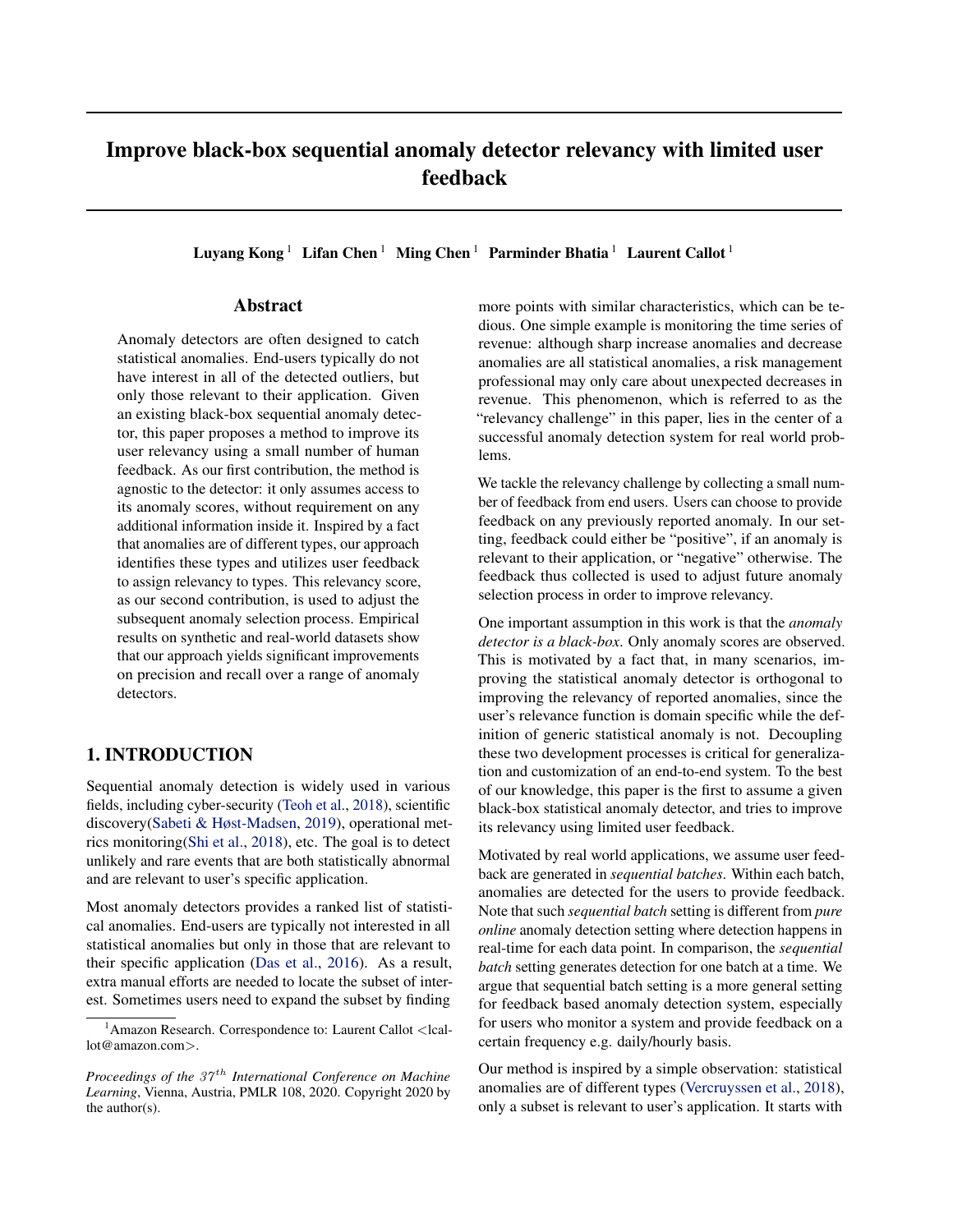first identifying the types using unsupervised clustering. Second, each type (or cluster) is assigned a relevancy score, according to the user feedback previously reported within that cluster. third, we prioritize statistical anomalies from high relevancy cluster and de-prioritize the low relevancy ones during future anomaly selection.

The proposed framework is evaluated on a synthetic data set as well as a real world anomaly detection challenge. We document that our approach consistently improves accuracy of four different base detectors.

The remainder of this article is organized as follows. Section 2 reviews related work. Our main approach is discussed in Section 3. Section 4 describes the data used in our work, followed by the experiment results and case reviews in Section 5. Section 6 concludes.

# 2. RELATED WORK

While the paper belongs to the broad fields of active learning or semi-supervised learning, we narrow our review of related works to the sub-field of active anomaly detection (AAD).

A common setup in AAD is to tightly couple a specific anomaly detector method with an online optimization algorithm. [Siddiqui et al.](#page-5-0) [\(2018\)](#page-5-0) is tied with isolation fores[tLiu](#page-4-0) [et al.](#page-4-0) [\(2008\)](#page-4-0), whose anomaly score is a weighted leaf node value. It uses online optimization to update the weight to reflect the feedback. [\(Das et al.,](#page-4-0) [2017\)](#page-4-0) is specifically tied with tree-based methods. [Das et al.](#page-4-0) [\(2016\)](#page-4-0) is tied with the Loda algorithm (Pevný, [2016\)](#page-5-0) . [\(Siddiqui et al.,](#page-5-0) [2019\)](#page-5-0) is also tied with isolation forest.

There are also works on active learning for *online* anomaly detection. [Varadarajan et al.](#page-5-0) [\(2017\)](#page-5-0) provides a framework for anomaly detection in video analytics field. [Raginsky](#page-5-0) [et al.](#page-5-0) [\(2009\)](#page-5-0) and [Horn & Willett](#page-4-0) [\(2011\)](#page-4-0) incorporates expert feedback for dynamic threshold control. They employ a two step approach: a filtering step, which assigns log-likelihoods to each observation, followed by a hedging step, which sets a dynamic threshold of the anomaly. While dynamic threshold control is another important topic for anomaly detection, it is relatively orthogonal to learning user preference over different anomaly types, which is the main focus of this paper.

[Vercruyssen et al.](#page-5-0) [\(2018\)](#page-5-0) formulates this problem with a semi-supervised clustering approach. It uses COP K-means with cannot-link constraint to incorporate user feedback. The final anomaly score is a function of clustering results including cluster size and each point's distance with labeled anomalies. Thus, it is also tied with its specific anomaly detection algorithm, lacking the capacity of handling generic black-box detector.

## 3. METHODOLOGY

Assume we have a time-series  $V^t = (v_1, v_2, ... v_t)$ , a black-box base anomaly detector generates scores  $P^t =$  $(p_1, p_2, ..., p_t)$  where  $p_i \in [0, 1)$ , with its detection threshold  $\tau_a \in (0,1)$  such that observations with  $p_i > \tau_a$  are classified as statistical anomalies.

Detected anomalies are shown to the end-user who then provides positive or negative feedback on a subset of them. We denote  $V^t_+$  to the set of positively reviewed points, and  $V_{-}^{t}$  the set of negatively reviewed ones.

#### 3.1. CLUSTERING

The first step of our framework is clustering time points with high  $p_i$ .

Candidate Selection: we define the clustering candidate population by giving certain threshold  $\tau^c \in [0, 1]$ :

$$
S^{c} := \{ p_i | \forall i \in [1, 2, \dots, t] : p_i > \tau^{c} \}. \tag{1}
$$

Recall  $p_i$  denotes the anomaly scores. If  $\tau^c = 0$ , all the points are included in the clustering process.

**Context Collection.** Consider the original time point  $v_t$  at time  $t$ , we define the context vector with length  $m$  at time  $t$ as

$$
h_t := (v_{t-m}, ..., v_t). \tag{2}
$$

We can collect the context set  $S^{\mathscr{C}}$  of anomaly candidate set  $S^c$ :

$$
S^{\mathscr{C}} := \{ h_t | \forall z_t \in S^c \}. \tag{3}
$$

Sub-sequence Embedding. We create a low-dimensional embedding of sub-sequence contexts in  $S^{\mathscr{C}}$ , such that we could obtain the contextual feature map of each time point:

$$
S^{E} := \{ \vec{e_t} = f_E(h_t) | h_t \in S^{\mathscr{C}} \}.
$$
 (4)

Here  $f_E$  is a sequence embedding function. In this work, we use a sequence auto-encoder with bi-directional LSTM as encoder and decoder, illustrated in Fig [1.](#page-2-0) We argue that auto-encoder is very suitable for this task because it can extract vector representation of a sequence efficiently in a totally unsupervised fashion.

**Clustering.** With the feature map  $S^E$  generated above, we can apply clustering algorithms on top of it:

$$
S^{\mathbb{C}} := \{c_i = g(\vec{e_i}), c_i \in [1, ..., k] | \vec{e_i} \in S^E\}
$$
 (5)

 $g$  is our clustering function.  $k$  is number of clusters. Specifically, we choose K-means in our framework, thus  $k$  is a hyper-parameter. We provide rationale on this choice in latter chapters.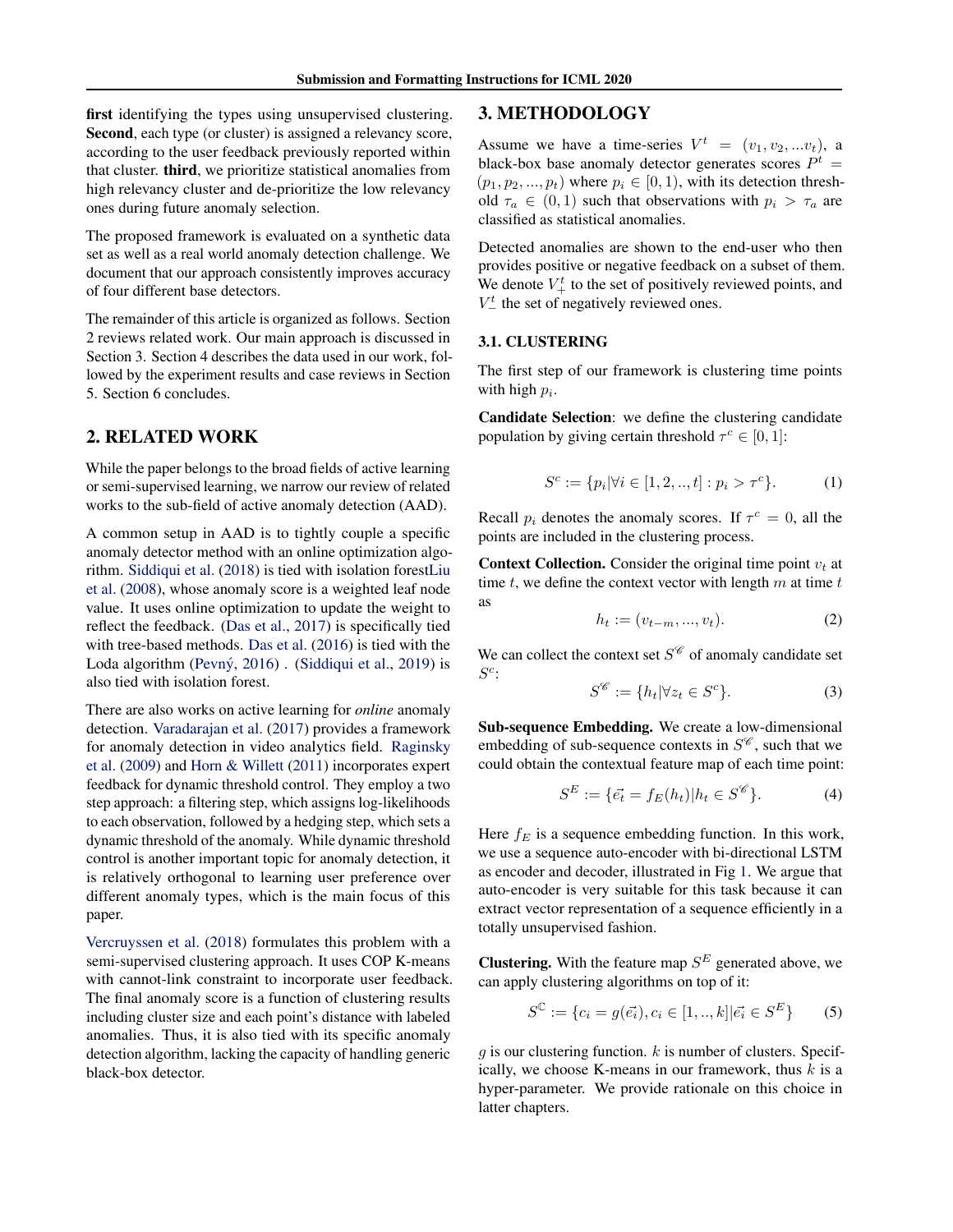<span id="page-2-0"></span>

Figure 1. Our sequence embedding module: auto-encoder with Bi-directional LSTM as encoder and decoder

#### 3.2. CLUSTER RELEVANCY

The second main step of our approach is to assign each cluster a relevancy score based on the concentration of feedback and representing the degree to which each cluster is relevant to the users' preferences.

**Cluster distribution.** Consider the distribution  $\vec{d}_c$  over clusters on anomaly candidate set  $S^c$ , the distribution  $\vec{d}^+$ over clusters on intersection of  $S<sup>c</sup>$  and positive labels and the distribution  $\vec{d}^-$  on intersection of  $S^c$  and negative labels.

Cluster relevancy. Cluster relevancy vector is a function of the three distribution vectors above. It is formulated as:

$$
\vec{r}=\frac{exp((\vec{d}^{+}-\vec{d}^{c})/\vec{d}^{c})}{exp((\vec{d}^{-}-\vec{d}^{c})/\vec{d}^{c})}=exp(\frac{\vec{d}^{+}-\vec{d}^{-}}{\vec{d}_{c}})
$$

Intuitively, the numerator represents positive feedback's *distribution deviation* from the overall population, while the denominator is that of negative feedback. The exponential transformation is used for smoothing purposes, since  $\vec{r}$ will be used for scaling in the following steps. In practice, we usually set an upper and lower bound (U, L) on  $\vec{r}$  for regularization.

#### 3.3. ANOMALY SELECTION ADJUSTMENT

In the last step, the relevancy score  $\vec{r}$  is used to adjust the anomaly selection process in next incoming batch.

Suppose next batch's data comes in as

$$
V^{t:T} = (v_t, v_{t+1}, \dots v_T),
$$

with base detector scores

$$
P^{t:T} = (p_t, p_{t+1}, \ldots p_T).
$$

Following a similar process as section 3.1, we conduct inference step on new data batch:

- Candidate selection  $S_{t:T}^c$
- Context collection  $S_{t:T}^{\mathscr{C}}$ .
- Apply learned embedding function  $f_E^l$  to get embedding  $S_{t:T}^E$ .
- Apply learned clustering function  $g$  to get cluster assignment  $S_{t:T}^{\mathbb{C}}$ .

The base anomaly detector will classify all the observations  $S_{t:T}^b$  whose scores are larger than arbitrary threshold  $\tau^a$  as anomalies:

$$
S_{t:T}^b := \{v_i | \forall p_i > \tau^a, i = t, t+1, ..., T\}.
$$

We count their occurrence across clusters  $S_{t:T}^{\mathbb{C}}$ :

$$
\vec{N}^b = [n_1, n_2, ..., n_k]^T.
$$

The *adjusted cluster-wise anomaly size* is then formulated as:

$$
\vec{N}^{adj} = \vec{N}^b \odot \vec{r}, \tag{6}
$$

where  $\odot$  is point-wise multiplication.

With each element in  $\vec{N}^{adj}$  rounded down to integer, it represents our *estimated number of relevant anomalies* in each cluster.

We then select the corresponding number of anomalies per cluster according to  $\vec{N}^{adj}$ . Inside each individual cluster, ranking is still produced by the base anomaly detector scores.

One key advantage of this adjustment approach is:  $\vec{r}$  only impacts the number of anomalies per cluster, while the original anomaly ranking inside each cluster is kept. This property, to its maximum extent, preserves the knowledge from the original base detector.

The procedure described is repeated for every new coming batch, as is illustrated in the pseudo-code of Human-In-The-Loop(HITL) Algorithm [1.](#page-3-0) We show in the following sections that, even with a limited feedback budget, our procedure can help improve black-box anomaly detectors' performance consistently.

# 4. DATASETS

We test our framework on two datasets: a simulated dataset, and a real world dataset.

KPI dataset is a labeled anomaly detection dataset released by the AIOPS competition [\(kpi,](#page-4-0) [2017\)](#page-4-0). It contains a set of KPI metrics (as time-series) with human annotated anomaly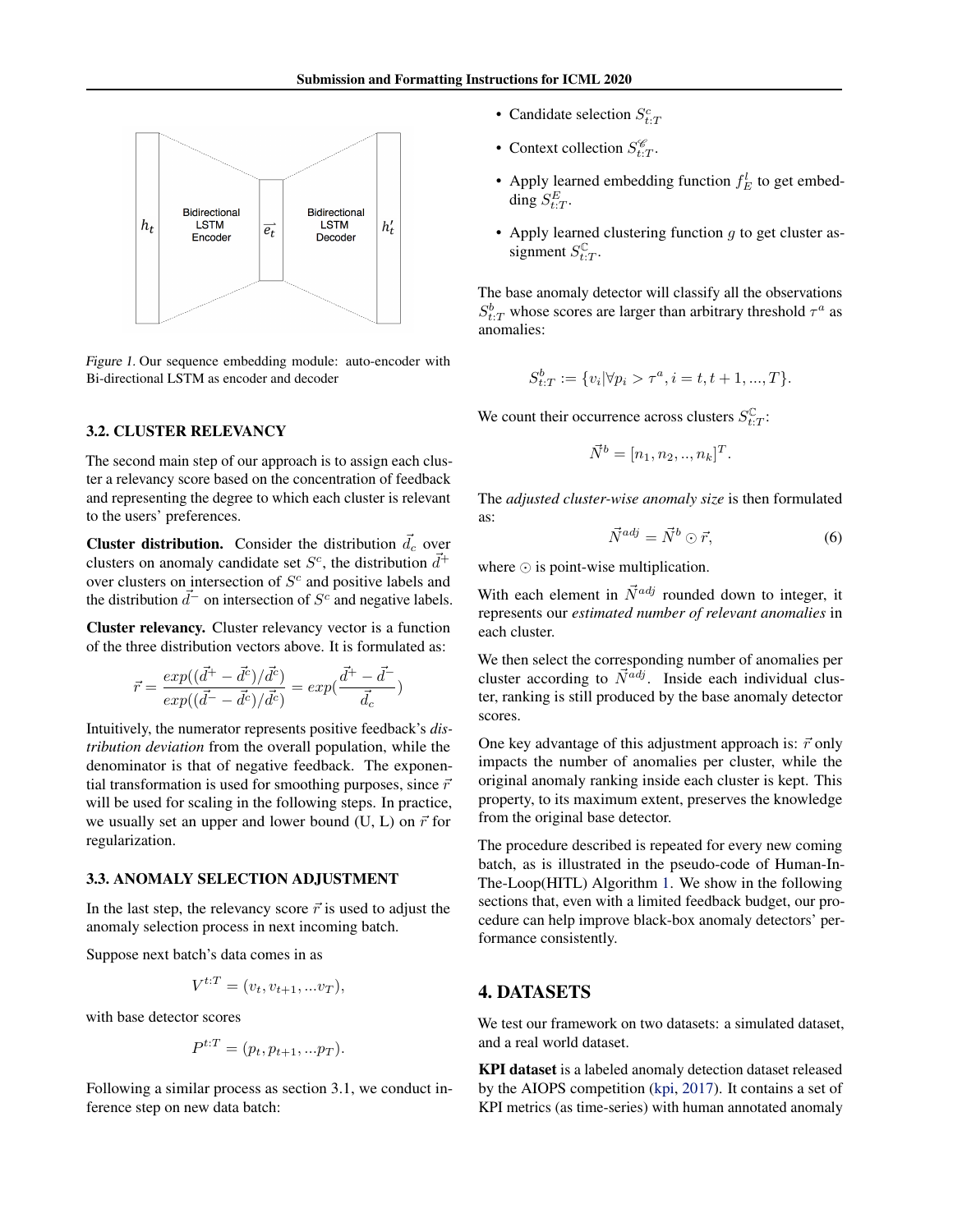<span id="page-3-0"></span>

|  | Algorithm 1 HITL for black-box anomaly detector |  |
|--|-------------------------------------------------|--|
|--|-------------------------------------------------|--|

| <b>Input:</b> Sequential data batch $Pi$ , base anomaly detector |
|------------------------------------------------------------------|
| for $i = 1, 2, 3, $ do                                           |
| Candidate selection $S_i^c$                                      |
| Context collection $S_i^{\mathscr{C}}$                           |
| if $i \geqslant 2$ then                                          |
| Apply clustering and sub-sequence embedding                      |
| Anomaly adjustment based on $\vec{r}_{i-1}$                      |
| end if                                                           |
| Collect feedback from end-users                                  |
| Train sub-sequence embedding function $f_E^i$                    |
| Train clustering function $g^i$                                  |
| Calculate cluster relevancy $\vec{r}_i$                          |
| end for                                                          |

labels from companies including Tencent, eBay, Baidu, Alibaba. Example KPI metrics include the order placement rate on certain website or the CPU usage for hosts, etc. There are 29 time-series in the dataset and it contains around 3M data points with 80k labeled true anomalies. We split all the time-series into two parts, the first half is used as training (when applicable) and the second half is used as testing.

Synthetic dataset contains 100 time series, each generated by 200,000 iid gaussian random variables simulating seconds level time series. Around 0.3% time points are injected anomalies. Half of the anomalies is random sharp increase added to original value while the other half is sharp decrease. However, only the decrease half is labeled as anomaly which simulates user preference. Ideally, a successful anomaly detection system should be able to identify this preference with a small number of feedback.

## 5. EXPERIMENTS

### 5.1. BASE ANOMALY DETECTOR

IID model is the simplest model which assumes the data point is generated from an *i.i.d.* Gaussian distribution, parameterized by the sample mean and sample variance of the data. The two-sided tail probability of observations on this Gaussian distribution are used to calculate the anomaly score.

Holt-winters [\(Chatfield,](#page-4-0) [1978\)](#page-4-0) is an exponential smoothingbased forecasting models where the prediction distribution is used to calculate the tail probability of observations which constitute the anomaly scores.

Recurrent neural network, or RNN represents the class of models which employs deep learning to generate forecasts. It uses a similar scheme as classical models to calculate the anomaly score based on the tail probability, yet the

forecasts are calculated by neural networks. Specifically, in our experiments we choose the DeepAR [\(Salinas et al.,](#page-5-0) [2019\)](#page-5-0) architecture.

Random Cut Forest [\(Guha et al.,](#page-4-0) [2016\)](#page-4-0), or RCF represents the class of ensemble methods (similar to isolation forest), which estimates the density of data points directly by a forest of random cut trees. Each tree randomly cuts high dimensional data points into sub-spaces. The number of cuts is required to isolate a point is proportional to its estimated density. The depth of a data point in a tree is a measure of the rarity of this point, which yields an anomaly score.

The above four anomaly detectors are typically used in the field of statistical anomaly detection, yet each of them uses a different methodology. We expect they are representative and are able to serve the purpose of 'black box' detector to some extent.

#### 5.2. HYPER-PARAMETERS

Silhouette methods [\(Rousseeuw,](#page-5-0) [1987\)](#page-5-0) were used to determine the number of clusters, with the upper limit of five to avoid overfitting in sparse feedback setting. We choose the auto-encoder's LSTM hidden size to be 20. Experiments show that the method is not very sensitive to this parameter.

#### 5.3. PERFORMANCE

Our human-in-the-loop(HITL) framework is evaluated with four base anomaly detectors mentioned above. We compare the "base detector only" version, versus "HITL augmented" version. For HITL, only 20 feedback(10 positive, 10 negative) are randomly sampled from the ground truth labels per batch. In KPI dataset, each batch contains 1500(mins) of data which roughly equals to one day's length. After a total of five batches, we stop collecting more feedback and calculate precision, recall, F1 score for both datasets. Results are shown in Table [1](#page-4-0) and Table [2.](#page-4-0) Consistent improvements are observed across all four methods on both datasets.

#### 5.4. CASE REVIEWS

We conducted a qualitative analysis, focused on the learned cluster relevancy  $\vec{r}$ . Two major typologies emerge.

In the First Type, clear disparity exists between  $\vec{d}_c$  and  $\vec{d}^+$ ,  $\vec{d}$ <sup>-</sup>. This indicates strong user preference on some clusters over the others, which makes anomaly selection adjustment necessary. In one example with RCF as base detector:

$$
\vec{d}^c = \begin{bmatrix} 0.1 \\ 0.4 \\ 0.1 \\ 0.2 \\ 0.2 \end{bmatrix} \vec{d}^+ = \begin{bmatrix} 0 \\ 1.0 \\ 0 \\ 0 \\ 0 \end{bmatrix} \vec{d}^- = \begin{bmatrix} 0.1 \\ 0.2 \\ 0 \\ 0.3 \\ 0.4 \end{bmatrix} \Rightarrow \vec{r} = \begin{bmatrix} 0.4 \\ 2.0 \\ 0.2 \\ 0.2 \\ 0.1 \end{bmatrix}
$$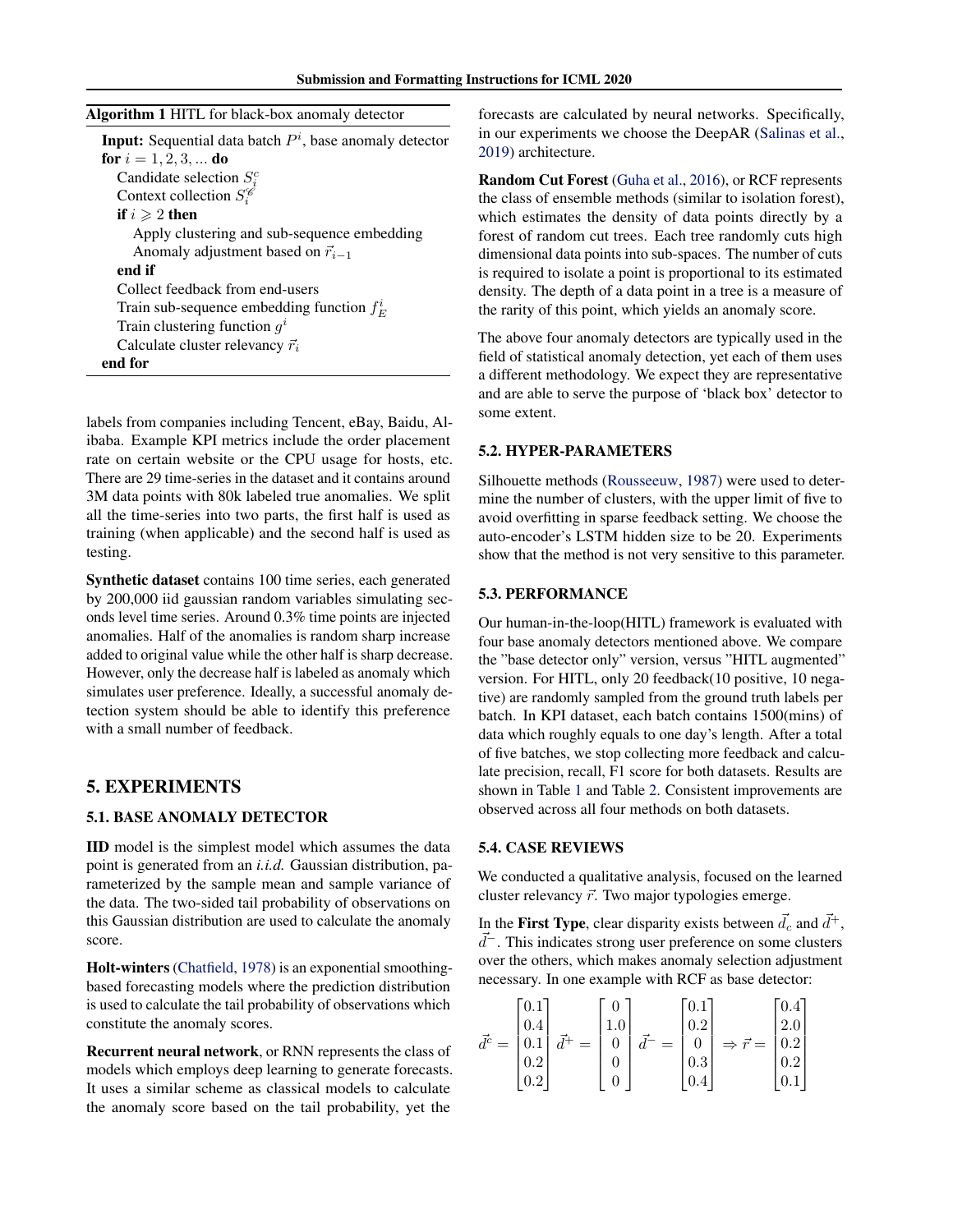| <b>Base Detector</b> | <b>Base Only</b> |           |        | <b>Base w/ HITL</b> |           |        |
|----------------------|------------------|-----------|--------|---------------------|-----------|--------|
|                      | F1               | Precision | Recall | F1                  | Precision | Recall |
| <b>IID</b>           | 0.26             | 0.39      | 0.39   | 0.31                | 0.48      | 0.39   |
| <b>HW</b>            | 0.26             | 0.32      | 0.35   | 0.32                | 0.40      | 0.38   |
| <b>RCF</b>           | 0.39             | 0.36      | 0.60   | 0.43                | 0.41      | 0.62   |
| <b>RNN</b>           | 0.27             | 0.38      | 0.37   | 0.34                | 0.45      | 0.39   |

<span id="page-4-0"></span>Table 1. KPI dataset results comparison between base anomaly detector only versus its combination with human-in-the-loop(HITL) framework

Table 2. Simulated dataset results comparison between base anomaly detector only versus its combination with human-in-the-loop(HITL) framework

| <b>Base Detector</b> | <b>Base Only</b> |           |        | <b>Base w/ HITL</b> |           |        |
|----------------------|------------------|-----------|--------|---------------------|-----------|--------|
|                      | F1               | Precision | Recall | F1                  | Precision | Recall |
| <b>IID</b>           | 0.38             | 0.39      | 0.63   | 0.55                | 0.44      | 0.74   |
| <b>HW</b>            | 0.52             | 0.42      | 0.70   | 0.59                | 0.47      | 0.79   |
| <b>RCF</b>           | 0.11             | 0.09      | 0.14   | 0.16                | 0.13      | 0.21   |
| <b>RNN</b>           | 0.58             | 0.47      | 0.76   | 0.65                | 0.56      | 0.78   |

This means the model manages to learn from the feedback that the second cluster , where all positive feedback is concentrated on, is probably much more important to the user than the others. For this example, F1 improves from 27%(base only) to 43%(base w/ HITL) after only 20 feedback. We take a look at cluster 1, and observe that it mainly consists of sharp decreases in low-value region.

**Second Type** is where  $\vec{d}^+, \vec{d}^-, \vec{d}_c$  are similar in value. In this scenario, our model makes relatively small impact on the existing selected anomalies.

# 6. Conclusion

In this paper, we propose a general method to improve the relevancy of the anomalies generated by any black-box statistical anomaly detector based on sparse user feedback. The method employs the clustering of anomalies in an embedding space and computes a relevancy score based on the concentrations of negative and positive feedback within each cluster. With limited number of feedback required, empirical results show the method improves the precision and recall over a range of different anomaly detectors significantly on both synthetic and real-world datasets.

## Acknowledgements

We thank all the team members in AWS AI Lab for meaningful discussions. We thank Tim Januschowski, Bing Xiang and Taha Kass-Hout for organizing the collaboration. Moreover, we thank Kristjan Arumae for providing valuable feedbacks.

## References

- AI-Ops KPI Challenge Dataset. [http://iops.ai/](http://iops.ai/competition_detail/?competition_id=5&flag=1) [competition\\_detail/?competition\\_id=5&](http://iops.ai/competition_detail/?competition_id=5&flag=1) [flag=1](http://iops.ai/competition_detail/?competition_id=5&flag=1), 2017. Accessed: 2020-05-27.
- Chatfield, C. The holt-winters forecasting procedure. *Journal of the Royal Statistical Society: Series C (Applied Statistics)*, 27(3):264–279, 1978.
- Das, S., Wong, W., Dietterich, T., Fern, A., and Emmott, A. Incorporating expert feedback into active anomaly discovery. In *2016 IEEE 16th International Conference on Data Mining (ICDM)*, pp. 853–858, Dec 2016. doi: 10.1109/ICDM.2016.0102.
- Das, S., Wong, W., Fern, A., Dietterich, T. G., and Siddiqui, M. A. Incorporating feedback into tree-based anomaly detection. *CoRR*, abs/1708.09441, 2017. URL [http:](http://arxiv.org/abs/1708.09441) [//arxiv.org/abs/1708.09441](http://arxiv.org/abs/1708.09441).
- Guha, S., Mishra, N., Roy, G., and Schrijvers, O. Robust random cut forest based anomaly detection on streams. In *International conference on machine learning*, pp. 2712– 2721, 2016.
- Horn, C. and Willett, R. Online anomaly detection with expert system feedback in social networks. In *2011 IEEE International Conference on Acoustics, Speech and Signal Processing (ICASSP)*, pp. 1936–1939, 2011.
- Liu, F. T., Ting, K. M., and Zhou, Z. Isolation forest. In *2008 Eighth IEEE International Conference on Data Mining*, pp. 413–422, 2008.